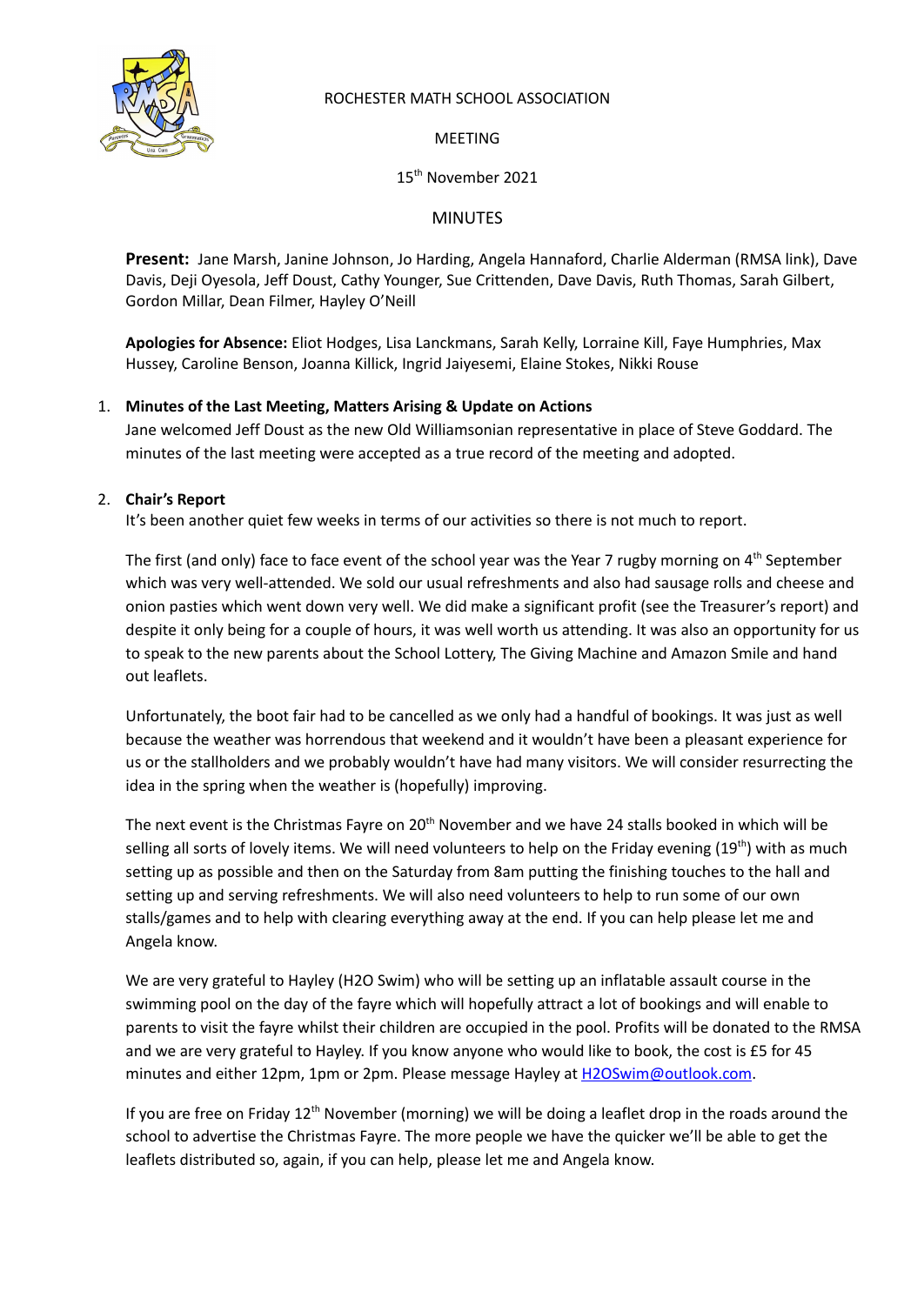The Christmas Fayre is our first big opportunity to swell our bank balance so if you can help in any way, it would be very much appreciated.

I, Jo, Janine and Angela met to discuss the Christmas Fayre and agreed that it would be a good idea to order another banner for the school railings to increase the visibility of the fact that a fayre will be taking place and have ordered a 4m x 1.5m banner similar to the one we already have. This cost £137 but we felt that it was worth the extra cost and because it does not have a specific date on it, it can be used year after year in the same way as our existing banner (which was kindly donated by Sean Barnes).

As I mentioned at the last meeting, neither I (Chair), Janine (Vice Chair) nor Jo (Treasurer) now have children at the school and we are looking to step down from our current roles at the next AGM in September 2022. We would hate for the RMSA to discontinue due to people not being willing to step into the roles so please do consider whether you would be willing to take on one of these roles. We will provide as much help and support as we can during the transition but ultimately it will be time for us to hand over the baton and we hope that the RMSA will go from strength to strength once we have left. The RMSA is such a valued and important part of the school community. Please consider what you can do as we'd like to start people shadowing us a few months in advance, so that we can ensure a smooth handover.

Jane Marsh

November 2021

| <b>Float in Cash tin</b>                       |                                     |           |  |  |  |
|------------------------------------------------|-------------------------------------|-----------|--|--|--|
| <b>Payments In</b>                             |                                     |           |  |  |  |
|                                                |                                     |           |  |  |  |
| September/October                              | 2 <sup>nd</sup> hand uniform        | £98.00    |  |  |  |
|                                                | The Giving Machine                  | £18.80    |  |  |  |
|                                                | Your School Lottery                 | £341.20   |  |  |  |
|                                                | Xmas Fayre Bookings                 | £250.00   |  |  |  |
| <b>Payments Out</b>                            |                                     |           |  |  |  |
| September/October                              | Xmas Fayre Banner                   | £137.64   |  |  |  |
|                                                | Prizes for Xmas Fayre               | £47.00    |  |  |  |
| Liabilities                                    |                                     |           |  |  |  |
|                                                | Reimburse insurance                 | £22.50    |  |  |  |
|                                                | <b>Reimburse Boot Fair Bookings</b> | £20.00    |  |  |  |
|                                                | <b>Hockey Sticks</b>                | £1,500.00 |  |  |  |
|                                                | Laptops                             | £1,590.00 |  |  |  |
| Available Funds as of the 6th of November 2021 |                                     |           |  |  |  |

## 3. **Treasurer's Report (update)**

**Insurances.** We do not appear to have received any further payments which means we have only received 2 payments this year. **The committee need to decide what we will do this year.**

**Your School Lottery**. There is an issue with the lottery returns we must complete and send to Medway Council. Every 2 months we receive a lottery return from Your School Lottery which we must sign and send to Medway Council. We used to be able to do this by email, unfortunately this is now sent as a link to a web-based PDF file which we are unable to edit (sign). If we cannot find a way round this, we may need to stop the lottery. If anyone who can sign/edit adobe documents would like to take responsibility over for this task this would really help. There are quite a few people registered who no longer buy tickets. **The Lottery information is posted on the**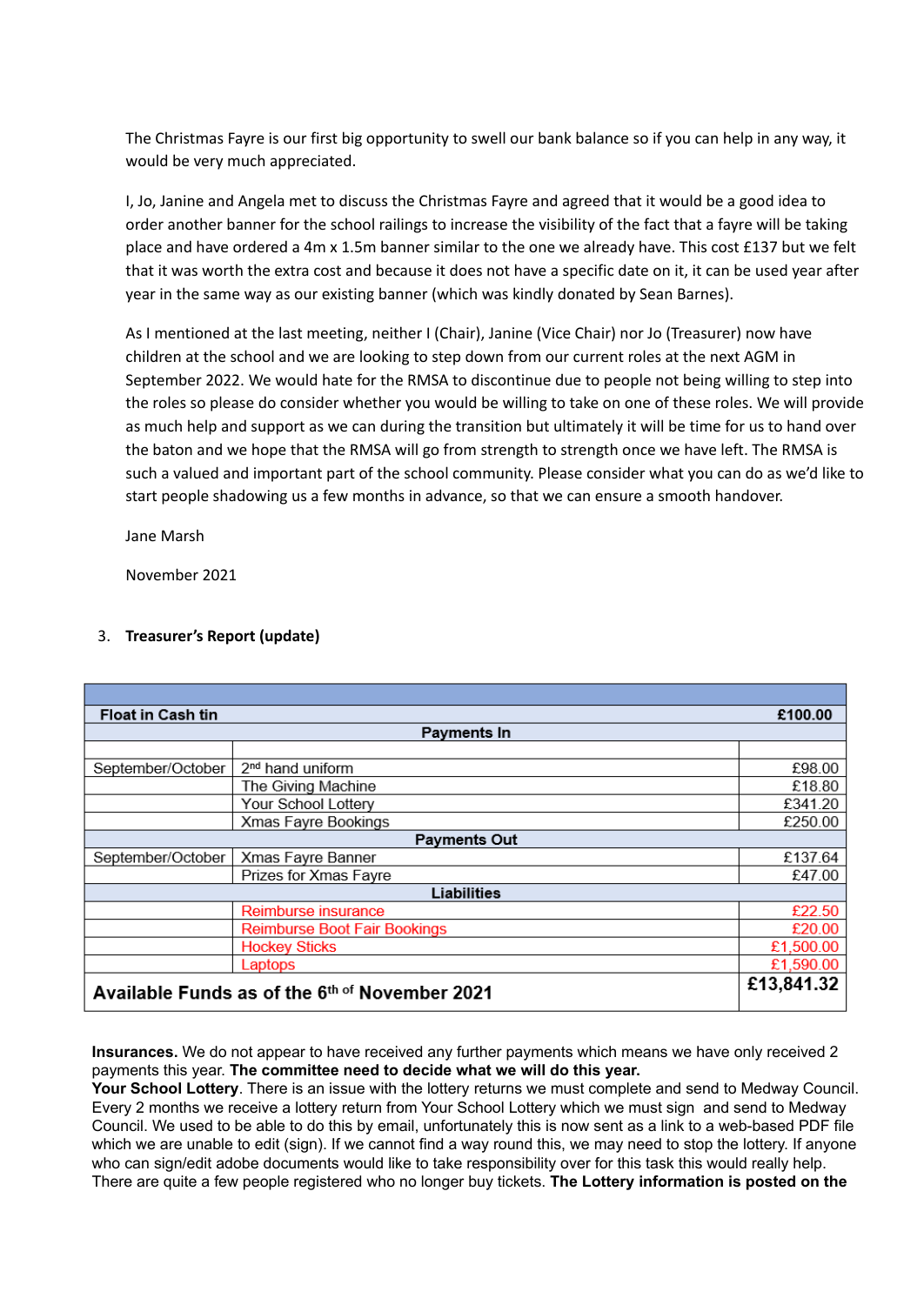**RMSA Facebook page, please could you share so the message gets to as many people as possible, remember you do not have to be a parent of a pupil to participate**.

**Giving Machine: The Giving Machine information is posted on the RMSA Facebook page please could** you share so the message gets to as many people as possible, remember you do not have to be a parent **of a pupil to participate**.

**Amazon Smile: Amazon Smile information is posted on the RMSA Facebook page please could you** share so the message gets to as many people as possible, remember you do not have to be a parent of a **pupil to participate**.

Boot Fair: This was cancelled Still a couple of payments to be reimburse. Jane has reimbursed another one since this report issued.

**Donations:** as yet we have not received the invoices for the following agreed spend.

Hockey Sticks £1,500.00

Laptops £1,590.00

**Stock:** Booker's trip will be required for Xmas Fayre.

**Requests for Funding**: All requests for funding need to be submitted on a Funding Request form attached. This is necessary as we need to have an audit trail available to show an accountant at the end of our financial year. Our income is likely to exceed £10,000 this year and there are more stringent requirements in respect of our Charity Commission submission. In addition, there is now a 2month time limit on the agreement to fund an item to allow funds to become available for other bids. Wording on Funding Application has been amended to reflect this.



Funding Application Form.do

Jo Harding

November 2021

#### 4. **Request for Funds**

Football (extra-curricular activities) – 24 footballs + 2 pop-up training target nets at total of £314.25 (£227.40 for footballs, £79.90 for nets + £6.95 dlv) to replace missing footballs and for use in training & matches (R.Baldwin) – approved

School production (music & drama) - Contribution to the performance licence and hire of performance materials for school production materials at total cost of £964 (or any donation would be appreciated) (J.Shand) – approved for total cost of £964

#### 5. **Feedback on previous events**

Boot fair had to be cancelled due to weather & not much uptake. We will revisit at later date for possibility in Spring time. Those who had booked have shown interest for a later date.

#### 6. **Christmas Fayre Saturday 20 th November 2021**

Jane, Jo, Janine and Angela did leaflet drop on Friday morning so a 1000 leaflets went out – it would be appreciated if more volunteers can help out for this as it is the same people each time. We understand that it is difficult for those who work but even if some people are happy to take some leaflets and deliver over the weekends in the local area would be helpful.

H2O – inflatables sessions are sold out but still about 25 spaces at 3pm session on the day. Hayley will not offer it to anyone else until we have chance to offer them again but if not booked by Thursday she will.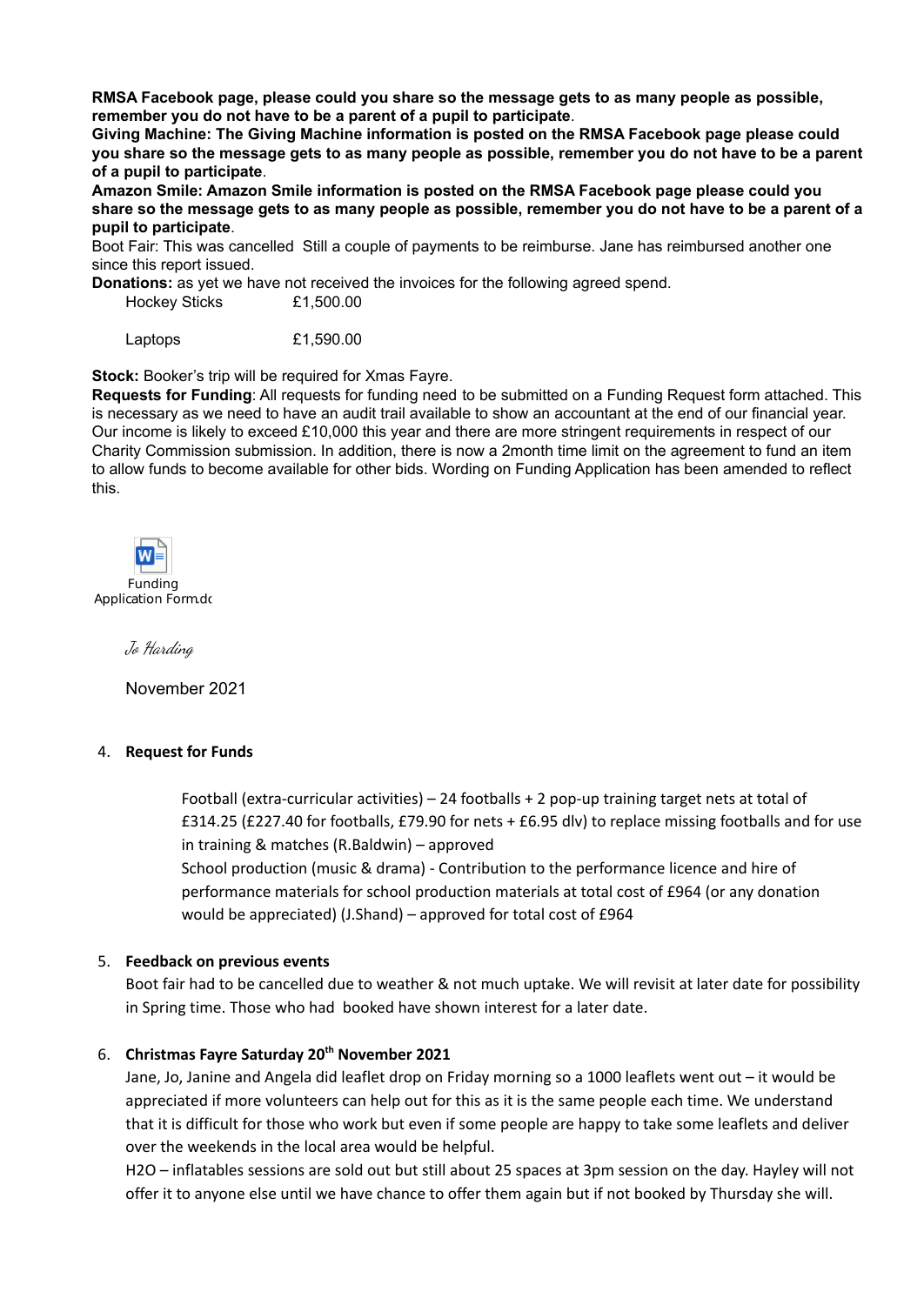Hayley has inflatable for 5 weeks so there is definitely a possibility of putting on other sessions on other days when the pool is empty, thinking particularly 29<sup>th</sup> & 30<sup>th</sup> Dec. Jane has asked for people who want to book to email H2O direct. Really appreciated as it is a definite added bonus for the Christmas Fayre and appreciate that the money is going to the RMSA so it benefits the school.

Jane has sent out an email through the office to parents asking for donations of cakes, mince pies, bottles of wine for the 'wine & water' game, etc. Went through the Christmas Fayre checklist.

Car parking – stall holders to park in the top car park. Jane to send email to Dean to confirm all details so it can be passed on for that Saturday. Jeff asked to open cage gate so sports people can park there for that Saturday. Kitchen to be open and toilets – open side door.

Room or place to get changed for Dave – toilet in the corridor outside hall. Bins and black sacks – can use those in the kitchen. Trolley tyre and school trolley.

Extension leads – need to provide own if possible.

RMSA will be here from 4pm on Friday and 8am Saturday to set up. 30 trestle tables and 4 round tables. 24 stall holders, 2-3 games, second-hand stall

Jeff will be there from about 9.45am on Saturday so if we do need anything from pavilion – give him a shout.

Bookers trip will be Friday – Jane, Jo, Janine and Angela. Leave a couple of the trees up for Dean.

Fay Graham has some musicians available to play and sing during the fayre. Sean will be setting up the PA system Friday pm.

6<sup>th</sup> form helpers – get high viz jackets on Friday and bring over to leave ready for Saturday so 6<sup>th</sup> form block doesn't have to be opened.  $6<sup>th</sup>$  formers can see Jo / Janine for vouchers for drinks & refreshments.

## 7. **Quiz night & forthcoming events**

Jane asked for 11<sup>th</sup> Feb but it is inset day so we need to double check dates with Dean. It will either be 4<sup>th</sup> Feb or 11<sup>th</sup> Feb. It will be just a question of numbers and space depending on the Covid situation. Dean confirmed 11<sup>th</sup> Feb.

#### **Volunteers will be required for:**

 $6<sup>th</sup>$  form open evening – Thursday  $6<sup>th</sup>$  January. In person as it stands at the moment. Y9 options evening – Thursday 20<sup>th</sup> January. In person as it stands at the moment. Angela to send out email for volunteers.

#### 8. **Lost Property Update**

Sue and Cathy to check if they have the laptop and if it can connect to the internet – let Jane know. 2 new ladies have not been in – one lady didn't turn up and never heard from again. The other lady had to cancel and hopefully will be in next week to meet Sue.

Bag of revision guides there – Cathy will bring then down on Friday to put with others. Cathy has a folder with photos of all the un-named items now and then sends it to Sue.

## 9. **Update from Sixth Form**

Just a couple of things to confirm about the Christmas Fayre from Deji – timings for sessions, but the only sessions are for inflatables and 6<sup>th</sup> formers not involved in that.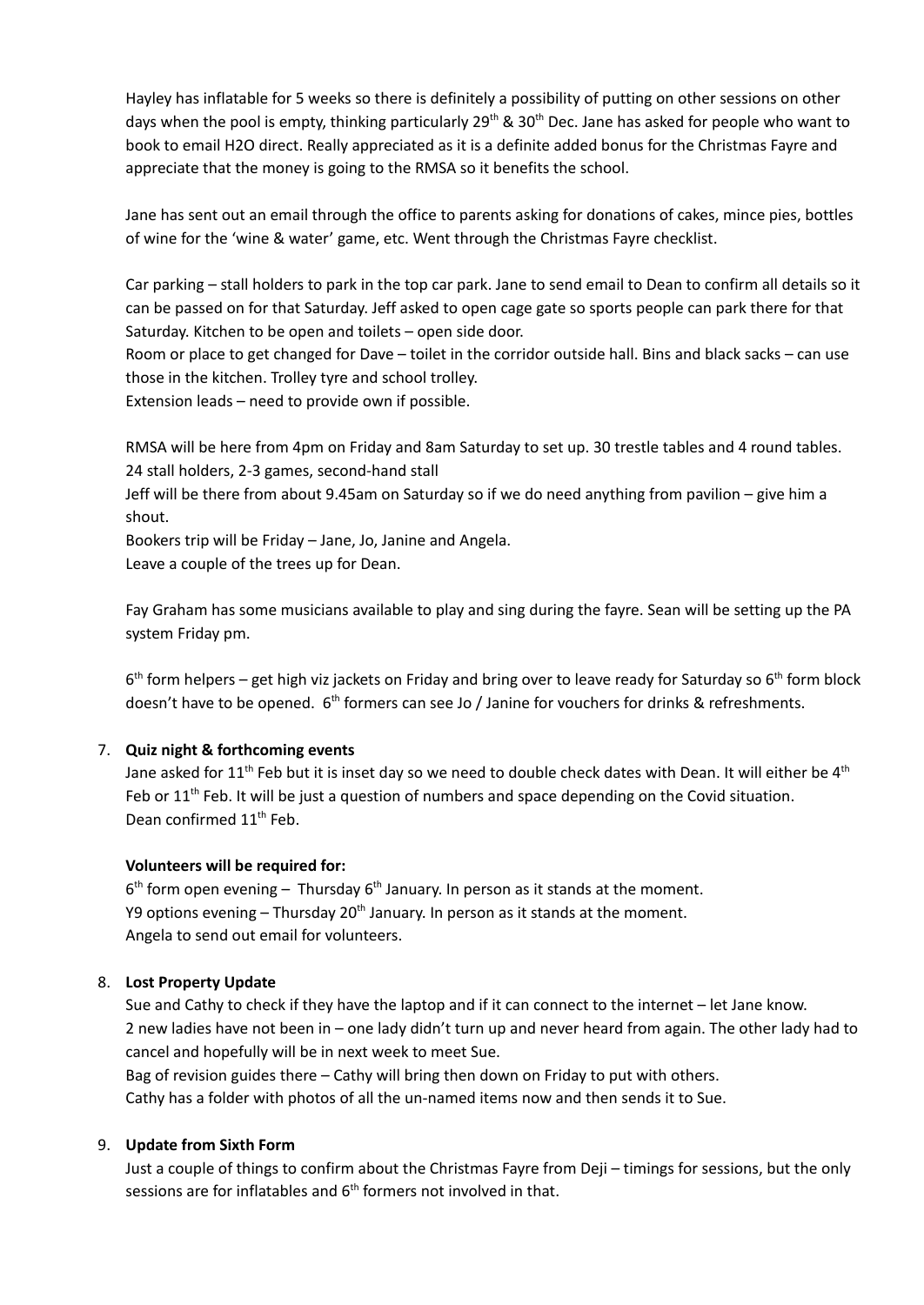Do they have to wear uniform?– Friday not necessarily as setting up in the hall but on Saturday consensus is Christmas jumpers and hats.

### 10. **Update from Charlie Alderman**

Laptops update – still an issue. Charlie has received emails saying that the trust do not give out laptops to students but they can do Chromebooks so he agreed but hasn't heard back since last week. The Chromebooks will be at a lower price. Charlie will email the contact to Jane and she can send an email or have a word with Eliot to see if there is a way to sort it out.

Jeff asked can the RMSA gift them to the students if  $6<sup>th</sup>$  formers are allowed to bring in their own laptops anyway so this will be looked into.

Angela will email across list of dates for the future RMSA meetings to Cheryl so they can be added to the school calendar and cc. Charlie.

### 11. **Update from OW**

Jeff said thank you for inviting him and if any issues feel free to let him know. Hockey – if any ladies who used to play are interested, always looking for players.

### 12. **Any Other Business**

Janine questioned if Jane, Jo and herself can be added to the school communications as they only know what is happening if Angela sends across emails she thinks they need to know about now they no longer have children at the school. If the school want them to continue in their roles properly then it would be helpful if they could be included.

Sport relief – Charlie has had discussion with another member of  $6<sup>th</sup>$  form about ideas for Sport relief. He has ideas about sport matches. RMSA has to be a bit careful as we are a charity so we are not supposed to be raising money for other charities but we have been involved before so are happy to be part of what the school is involved in. We could do refreshments at the events and this money goes to the RMSA. Once have more details, let Jane know dates and requirements and we can see what can be done.

## *\*Date of the next RMSA meeting ~ Monday 10 th January 2022 @ 7pm, SJWMS\**

#### **Actions**

| Ref.              | Date     | Agenda Item                       | <b>Activity</b>                                                                                                                                                                                                                                                                                              | Owner                     |
|-------------------|----------|-----------------------------------|--------------------------------------------------------------------------------------------------------------------------------------------------------------------------------------------------------------------------------------------------------------------------------------------------------------|---------------------------|
| T5.12             | On-going | Lost Property                     | Dave to build racking and engage Site Team as appropriate.<br>Difficulty in sourcing materials but will be sorted once this has<br>been ordered. Still proving difficult.<br>Jo mentioned we could purchase racking to replace it - Sue<br>and Cathy to investigate what they would need and let us<br>know. | Dave<br>Sue C and Cathy Y |
| T6.6              | On-going | Giving<br>Machine/Amazon<br>Smile | CA to promote with staff & will send information from Jane<br>across to the new $6th$ form reps.                                                                                                                                                                                                             | Charlie                   |
| T <sub>1.17</sub> | Ongoing  | Lost Property                     | Second-hand uniform being sold. (See LP update above)                                                                                                                                                                                                                                                        | Sue C                     |